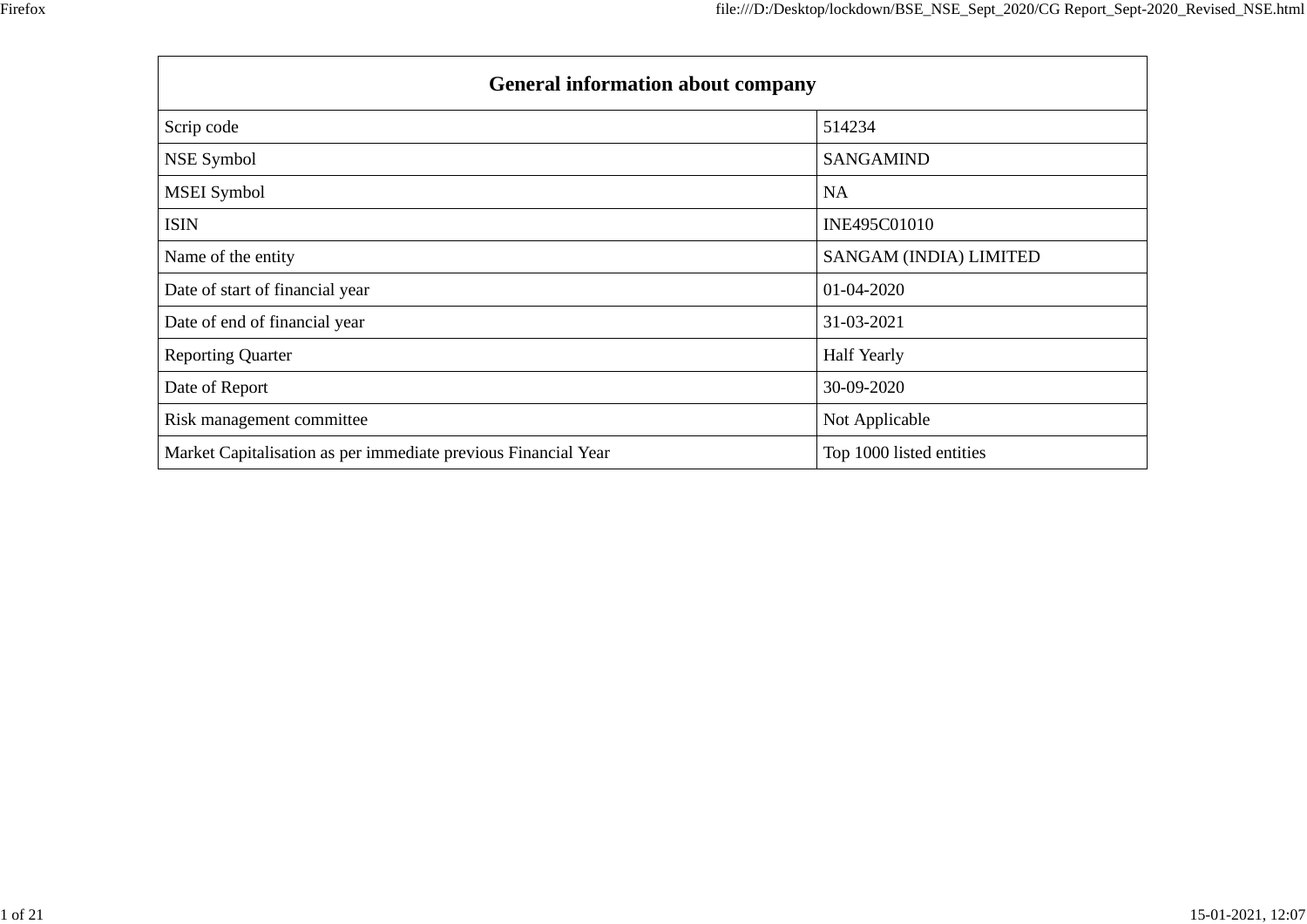|                |            |                                  |                            |                               |                  |                                                                                                      |                                             | <b>Annexure I</b>                                        |                            |                      |                                            |                                                                                                                                                |                                                                                                                                                                      |                                                                                                                                                                          |                                                                                                                                                                                   |
|----------------|------------|----------------------------------|----------------------------|-------------------------------|------------------|------------------------------------------------------------------------------------------------------|---------------------------------------------|----------------------------------------------------------|----------------------------|----------------------|--------------------------------------------|------------------------------------------------------------------------------------------------------------------------------------------------|----------------------------------------------------------------------------------------------------------------------------------------------------------------------|--------------------------------------------------------------------------------------------------------------------------------------------------------------------------|-----------------------------------------------------------------------------------------------------------------------------------------------------------------------------------|
|                |            |                                  |                            |                               |                  | Annexure I to be submitted by listed entity on quarterly basis                                       |                                             |                                                          |                            |                      |                                            |                                                                                                                                                |                                                                                                                                                                      |                                                                                                                                                                          |                                                                                                                                                                                   |
|                |            |                                  |                            |                               |                  |                                                                                                      |                                             | <b>I. Composition of Board of Directors</b>              |                            |                      |                                            |                                                                                                                                                |                                                                                                                                                                      |                                                                                                                                                                          |                                                                                                                                                                                   |
|                |            |                                  |                            |                               |                  | Disclosure of notes on composition of board of directors explanatory                                 |                                             |                                                          |                            |                      |                                            | Textual Information(1)                                                                                                                         |                                                                                                                                                                      |                                                                                                                                                                          |                                                                                                                                                                                   |
|                |            |                                  |                            |                               |                  |                                                                                                      |                                             | Wether the listed entity has a Regular Chairperson   Yes |                            |                      |                                            |                                                                                                                                                |                                                                                                                                                                      |                                                                                                                                                                          |                                                                                                                                                                                   |
|                |            |                                  |                            |                               |                  |                                                                                                      |                                             | Whether Chairperson is related to MD or CEO   Yes        |                            |                      |                                            |                                                                                                                                                |                                                                                                                                                                      |                                                                                                                                                                          |                                                                                                                                                                                   |
| PAN            | <b>DIN</b> | Category 1<br>of directors       | Category 2<br>of directors | Category<br>3 of<br>directors | Date of<br>Birth | Whether<br>special<br>resolution<br>passed?<br>[Refer Reg.<br>$17(1A)$ of<br>Listing<br>Regulations] | Date of<br>passing<br>special<br>resolution | <b>Initial Date</b><br>of<br>appointment                 | Date of Re-<br>appointment | Date of<br>cessation | Tenure<br>of<br>director<br>(in<br>months) | No of<br>Directorship<br>in listed<br>entities<br>including<br>this listed<br>entity (Refer<br>Regulation<br>17A of<br>Listing<br>Regulations) | No of<br>Independent<br>Directorship<br>in listed<br>entities<br>including<br>this listed<br>entity<br>(Refer<br>Regulation<br>$17A(1)$ of<br>Listing<br>Regulations | Number of<br>memberships<br>in Audit/<br>Stakeholder<br>Committee(s)<br>including this<br>listed entity<br>(Refer<br>Regulation<br>$26(1)$ of<br>Listing<br>Regulations) | No of po<br>of<br>Chairpers<br>in Audi<br>Stakehol<br>Committ<br>held in lis<br>entities<br>includin<br>this liste<br>entity (Re<br>Regulati<br>$26(1)$ o<br>Listing<br>Regulatio |
| <b>PS7628E</b> | 00401439   | Executive<br>Director            | Chairperson                |                               | 26-01-1946 NA    |                                                                                                      |                                             | 31-12-1984                                               | 01-09-2018                 |                      | 36                                         |                                                                                                                                                | $\overline{0}$                                                                                                                                                       | $\sqrt{2}$                                                                                                                                                               | $\boldsymbol{0}$                                                                                                                                                                  |
| <b>PM7708P</b> | 00401498   | Executive<br>Director            | <b>Not</b><br>Applicable   | CEO-<br>$\rm MD$              | 28-09-1963 NA    |                                                                                                      |                                             | 20-06-1989                                               | 01-10-2019                 |                      | 36                                         |                                                                                                                                                | $\Omega$                                                                                                                                                             | $\boldsymbol{0}$                                                                                                                                                         | $\Omega$                                                                                                                                                                          |
| PS9481B        | 00403740   | Executive<br>Director            | Not<br>Applicable          |                               | 15-11-1970 NA    |                                                                                                      |                                             | 21-12-2006                                               | 01-10-2017                 |                      | 60                                         | 2                                                                                                                                              | $\Omega$                                                                                                                                                             | $\overline{2}$                                                                                                                                                           | $\Omega$                                                                                                                                                                          |
| :PK0201G       | 00024412   | Non-<br>Executive<br>Independent | Not<br>Applicable          |                               | 23-03-1946 NA    |                                                                                                      |                                             | 26-12-2004                                               | 01-10-2019                 |                      | 60                                         | 6                                                                                                                                              | 6                                                                                                                                                                    | 3                                                                                                                                                                        | 5                                                                                                                                                                                 |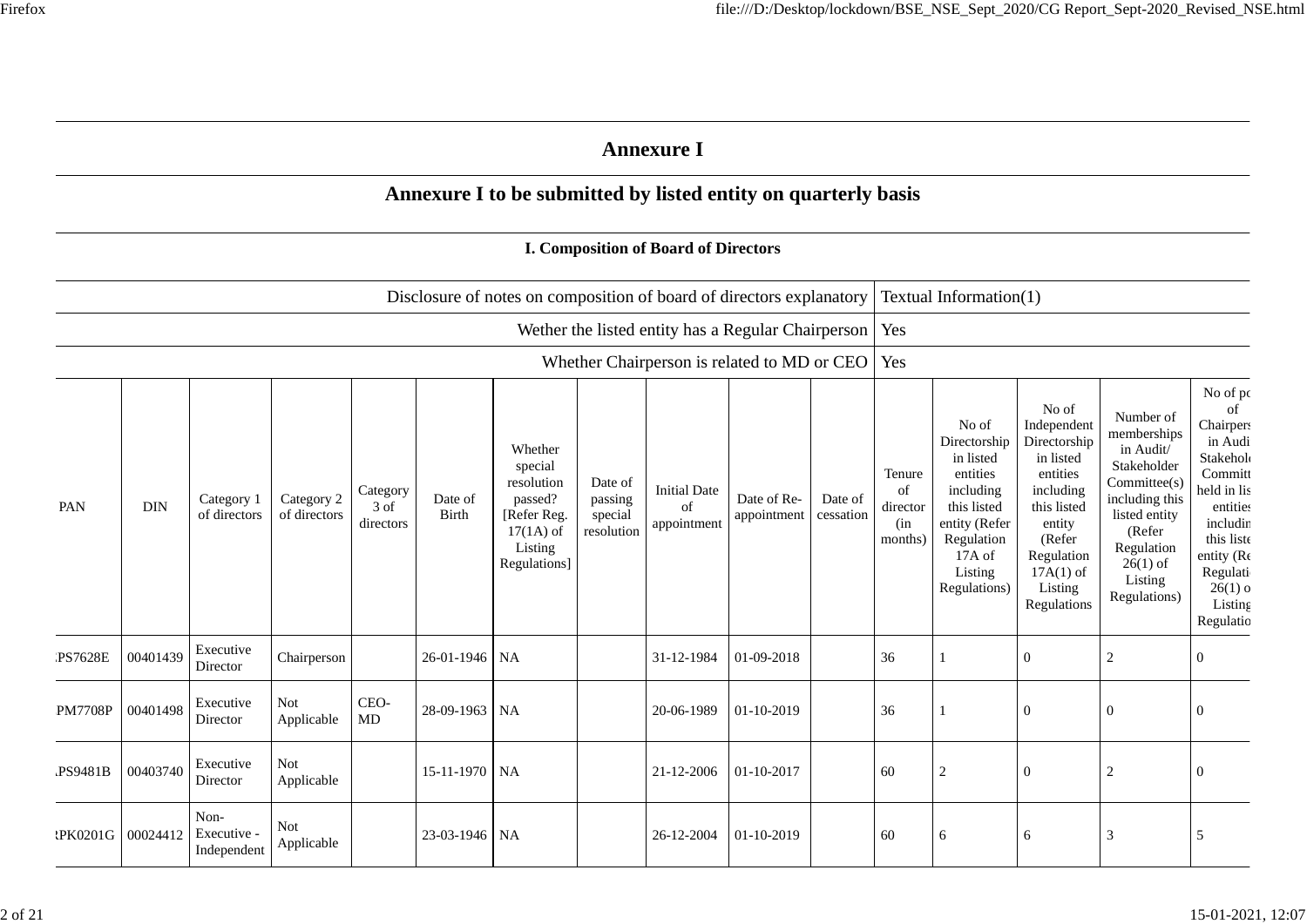| Director |  |  |  |  |  |  |  |
|----------|--|--|--|--|--|--|--|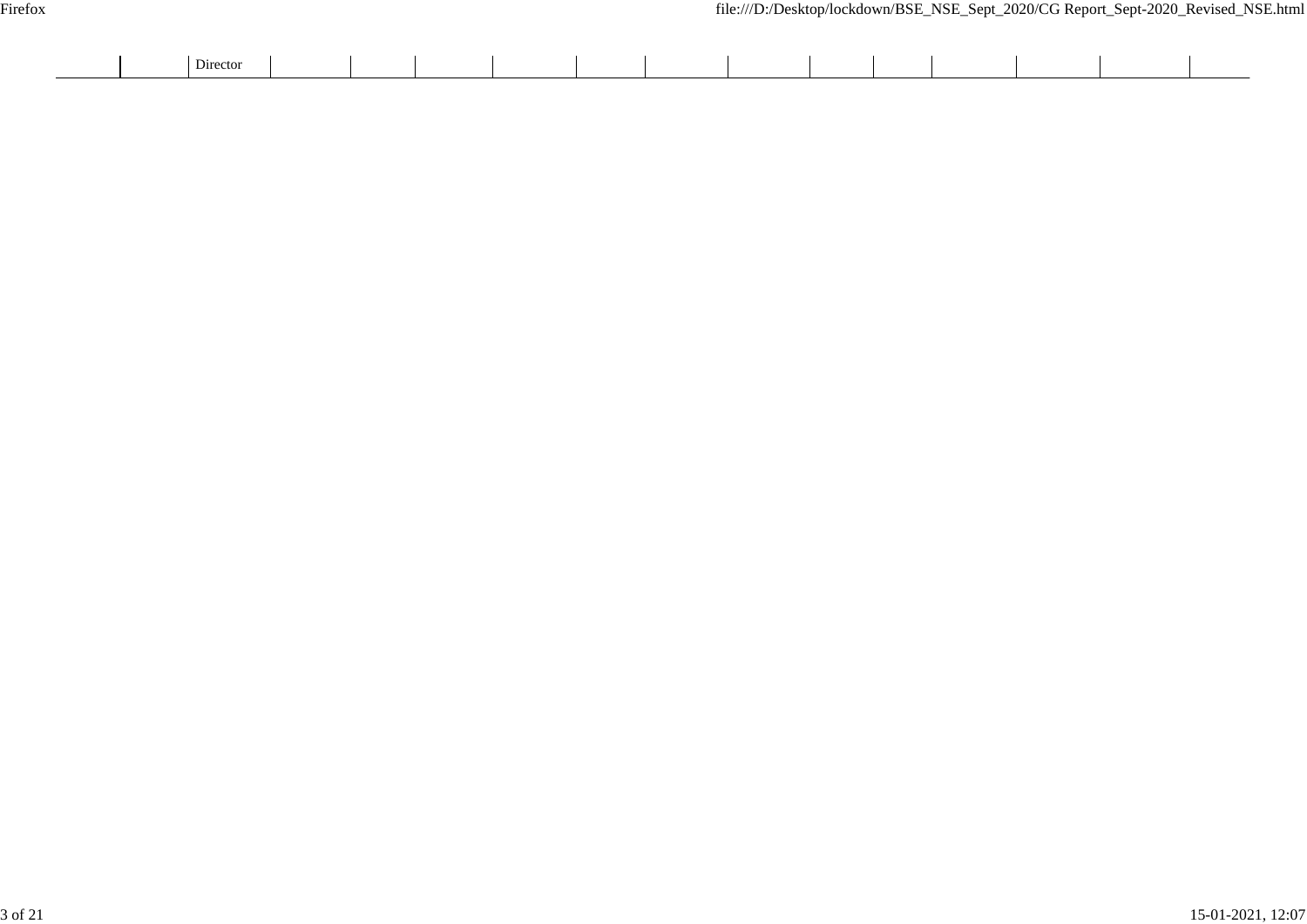|           |                                                    |                             |                     |            |                                                |                                 |                               |                         | <b>I. Composition of Board of Directors</b>                                                          |                                             |                                          |                                                                      |                      |                                            |                                                                                                                                                |                                                                                                     |
|-----------|----------------------------------------------------|-----------------------------|---------------------|------------|------------------------------------------------|---------------------------------|-------------------------------|-------------------------|------------------------------------------------------------------------------------------------------|---------------------------------------------|------------------------------------------|----------------------------------------------------------------------|----------------------|--------------------------------------------|------------------------------------------------------------------------------------------------------------------------------------------------|-----------------------------------------------------------------------------------------------------|
|           |                                                    |                             |                     |            |                                                |                                 |                               |                         |                                                                                                      |                                             |                                          | Disclosure of notes on composition of board of directors explanatory |                      |                                            |                                                                                                                                                |                                                                                                     |
|           | Wether the listed entity has a Regular Chairperson |                             |                     |            |                                                |                                 |                               |                         |                                                                                                      |                                             |                                          |                                                                      |                      |                                            |                                                                                                                                                |                                                                                                     |
| <b>Sr</b> | Title<br>(Mr)<br>Ms)                               | Name of the<br>Director     | PAN                 | <b>DIN</b> | Category 1<br>of directors                     | Category<br>$2$ of<br>directors | Category<br>3 of<br>directors | Date of<br><b>Birth</b> | Whether<br>special<br>resolution<br>passed?<br>[Refer Reg.<br>$17(1A)$ of<br>Listing<br>Regulations] | Date of<br>passing<br>special<br>resolution | <b>Initial Date</b><br>of<br>appointment | Date of Re-<br>appointment                                           | Date of<br>cessation | Tenure<br>of<br>director<br>(in<br>months) | No of<br>Directorship<br>in listed<br>entities<br>including<br>this listed<br>entity (Refer<br>Regulation<br>17A of<br>Listing<br>Regulations) | N<br>Inde<br>Dire<br>in<br>er<br>inc<br>this<br>e<br>$\mathcal{L}$<br>Reg<br>17 <sub>t</sub><br>Reg |
| 5         | Mr                                                 | Tapan Kumar<br>Mukhopadhyay | AFDPM0293B 00239251 |            | Non-<br>Executive -<br>Independent<br>Director | Not<br>Applicable               |                               | 03-09-1949              | <b>NA</b>                                                                                            |                                             | 07-02-2011                               | 01-10-2019                                                           |                      | 60                                         |                                                                                                                                                |                                                                                                     |
| 6         | Mrs                                                | Jyoti Sharma                | ADUPS1799K          | 08741591   | Non-<br>Executive -<br>Independent<br>Director | <b>Not</b><br>Applicable        |                               | 27-04-1963 NA           |                                                                                                      |                                             | 24-06-2020                               |                                                                      |                      | 60                                         |                                                                                                                                                |                                                                                                     |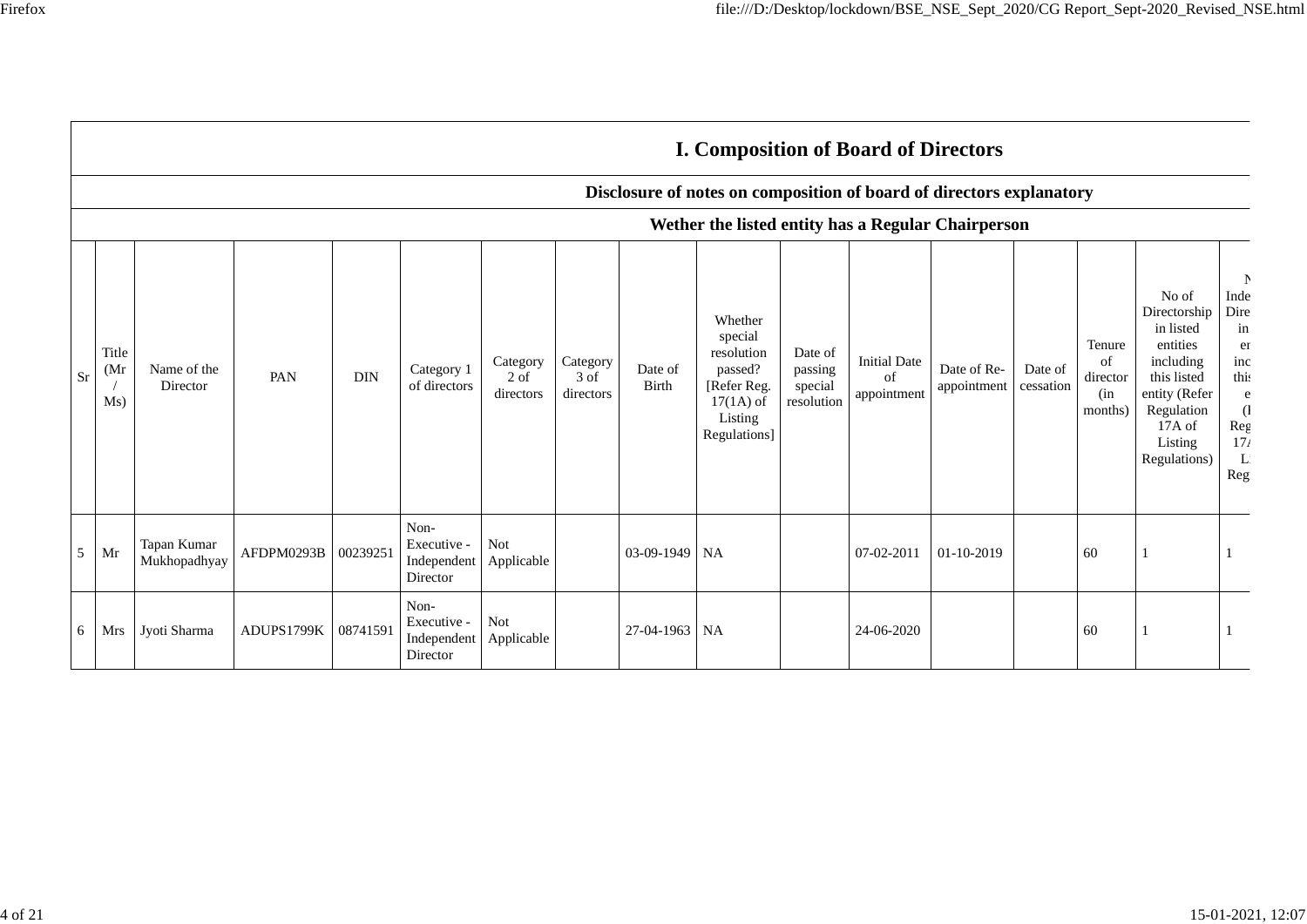| <b>Text Block</b>             |                                                                                                                                                                                                                         |  |  |  |  |  |  |  |
|-------------------------------|-------------------------------------------------------------------------------------------------------------------------------------------------------------------------------------------------------------------------|--|--|--|--|--|--|--|
|                               | Pursuant to the Order of MCA dated 03.09.2020, they granted to the company the extension of AGM for<br>further 3 months which was due to be held on 30th September, 2020.                                               |  |  |  |  |  |  |  |
| <b>Textual Information(1)</b> | Further it is hereby informed that Mrs. Jyoti Sharma (DIN-08741591) who was appointed as an<br>Additional Director w.e.f. 24.06.2020 till the conclusion of this AGM, her tenure has also been extended<br>accordingly. |  |  |  |  |  |  |  |
|                               | This is for your kind information and to be taken on record.                                                                                                                                                            |  |  |  |  |  |  |  |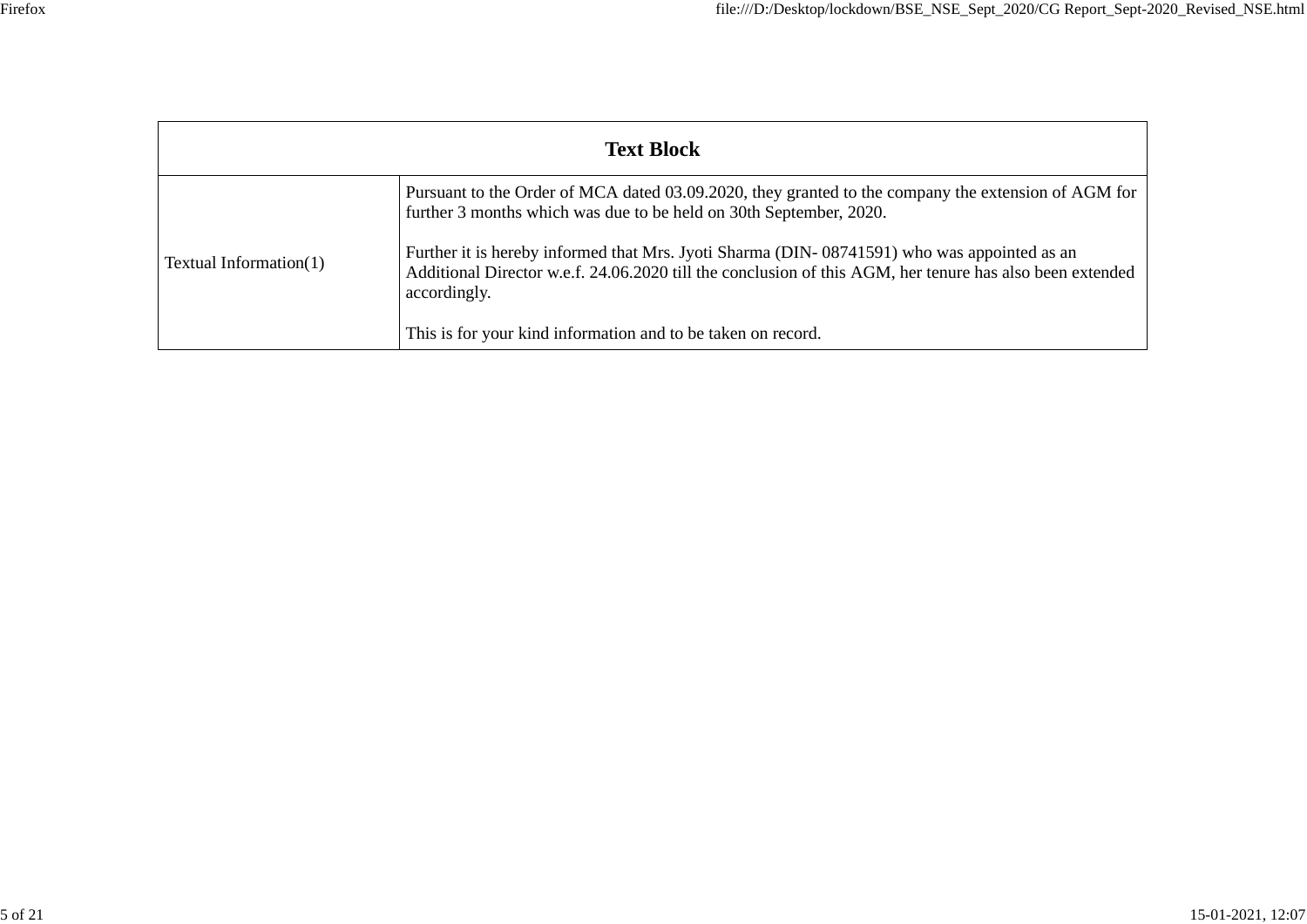|           | <b>Audit Committee Details</b> |                                                       |                                                |                            |                        |                      |         |
|-----------|--------------------------------|-------------------------------------------------------|------------------------------------------------|----------------------------|------------------------|----------------------|---------|
|           |                                | Whether the Audit Committee has a Regular Chairperson | Yes                                            |                            |                        |                      |         |
| <b>Sr</b> | <b>DIN</b><br>Number           | Name of Committee<br>members                          | Category 1 of directors                        | Category 2 of<br>directors | Date of<br>Appointment | Date of<br>Cessation | Remarks |
|           | 00024412                       | Achintya Karati                                       | Non-Executive -<br><b>Independent Director</b> | Chairperson                | 31-01-2005             |                      |         |
| 2         | 00401439                       | Ram Pal Soni                                          | <b>Executive Director</b>                      | Member                     | 09-03-2002             |                      |         |
| 3         | 00239251                       | Tapan Kumar<br>Mukhopadhyay                           | Non-Executive -<br><b>Independent Director</b> | Member                     | 01-05-2014             |                      |         |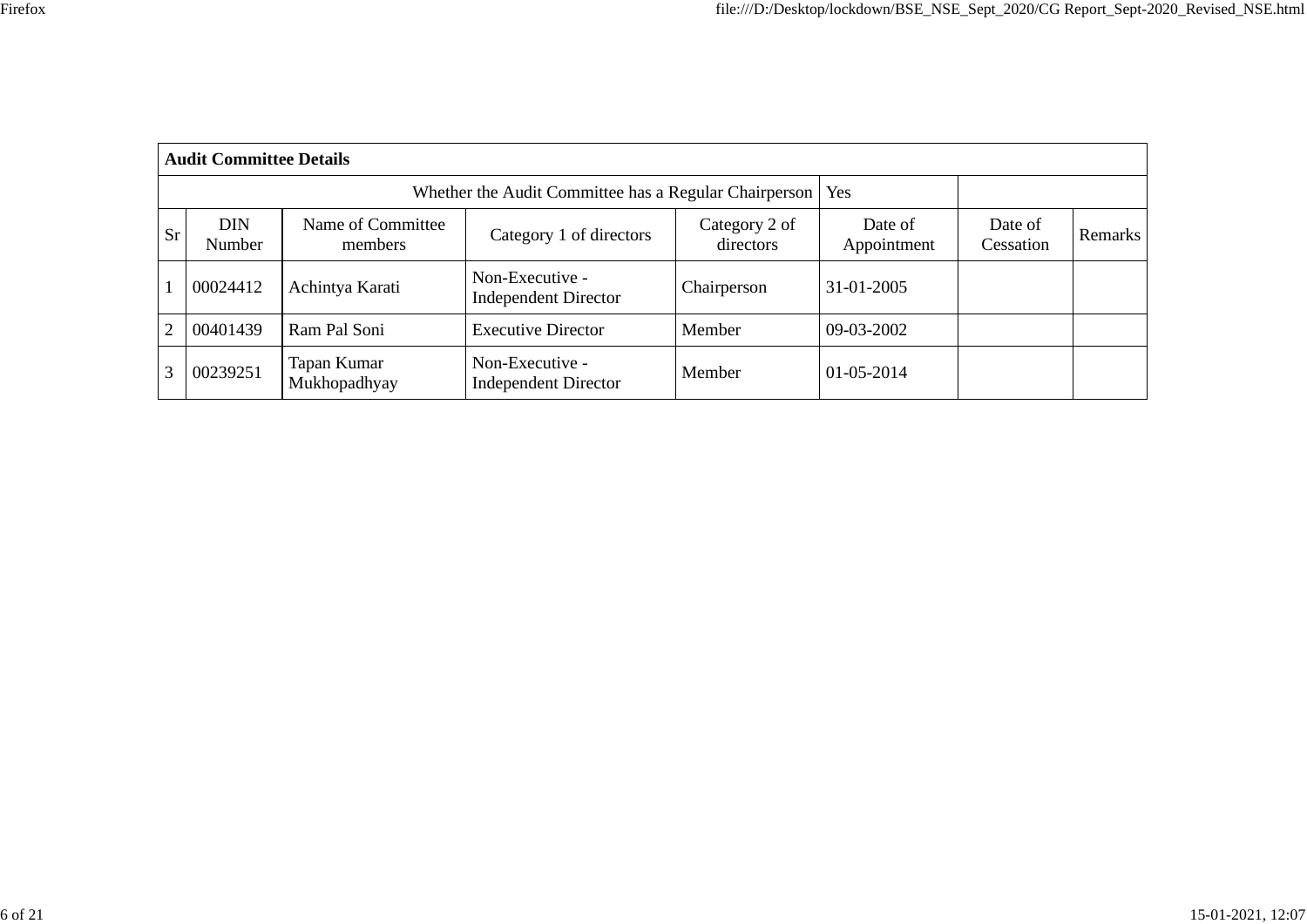|                |                      | <b>Nomination and remuneration committee</b> |                                                                             |                        |                      |         |  |
|----------------|----------------------|----------------------------------------------|-----------------------------------------------------------------------------|------------------------|----------------------|---------|--|
|                |                      |                                              | Whether the Nomination and remuneration committee has a Regular Chairperson |                        | <b>Yes</b>           |         |  |
| <b>Sr</b>      | <b>DIN</b><br>Number | Name of Committee<br>members                 | Category 2 of<br>directors                                                  | Date of<br>Appointment | Date of<br>Cessation | Remarks |  |
|                | 00024412             | Achintya Karati                              | Non-Executive -<br><b>Independent Director</b>                              | Chairperson            | 31-01-2005           |         |  |
| $\overline{2}$ | 00401439             | Ram Pal Soni                                 | <b>Executive Director</b>                                                   | Member                 | 09-03-2002           |         |  |
| 3              | 00239251             | Tapan Kumar<br>Mukhopadhyay                  | Non-Executive -<br><b>Independent Director</b>                              | Member                 | 01-05-2014           |         |  |
| 4              | 08741591             | Jyoti Sharma                                 | Non-Executive -<br><b>Independent Director</b>                              | Member                 | 24-06-2020           |         |  |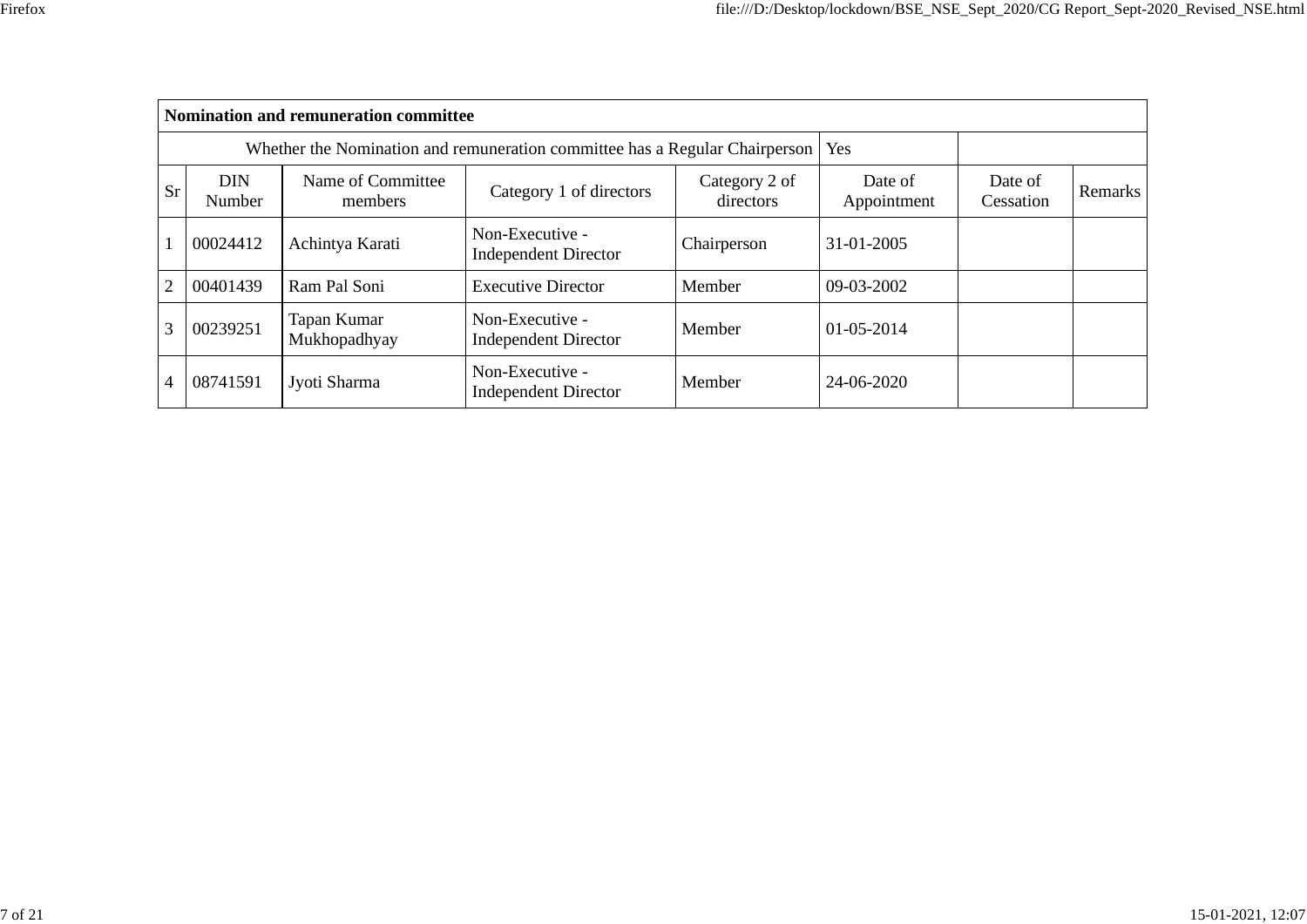|           |                      | <b>Stakeholders Relationship Committee</b> |                                                                                 |                        |                      |                |  |
|-----------|----------------------|--------------------------------------------|---------------------------------------------------------------------------------|------------------------|----------------------|----------------|--|
|           |                      |                                            | Whether the Stakeholders Relationship Committee has a Regular Chairperson   Yes |                        |                      |                |  |
| <b>Sr</b> | <b>DIN</b><br>Number | Name of Committee<br>members               | Category 2 of<br>directors                                                      | Date of<br>Appointment | Date of<br>Cessation | <b>Remarks</b> |  |
|           | 00024412             | Achintya Karati                            | Non-Executive -<br><b>Independent Director</b>                                  | Chairperson            | 31-01-2005           |                |  |
| 2         | 00401439             | Ram Pal Soni                               | <b>Executive Director</b>                                                       | Member                 | 09-03-2002           |                |  |
| 3         | 00239251             | Tapan Kumar<br>Mukhopadhyay                | Non-Executive -<br><b>Independent Director</b>                                  | Member                 | 29-01-2020           |                |  |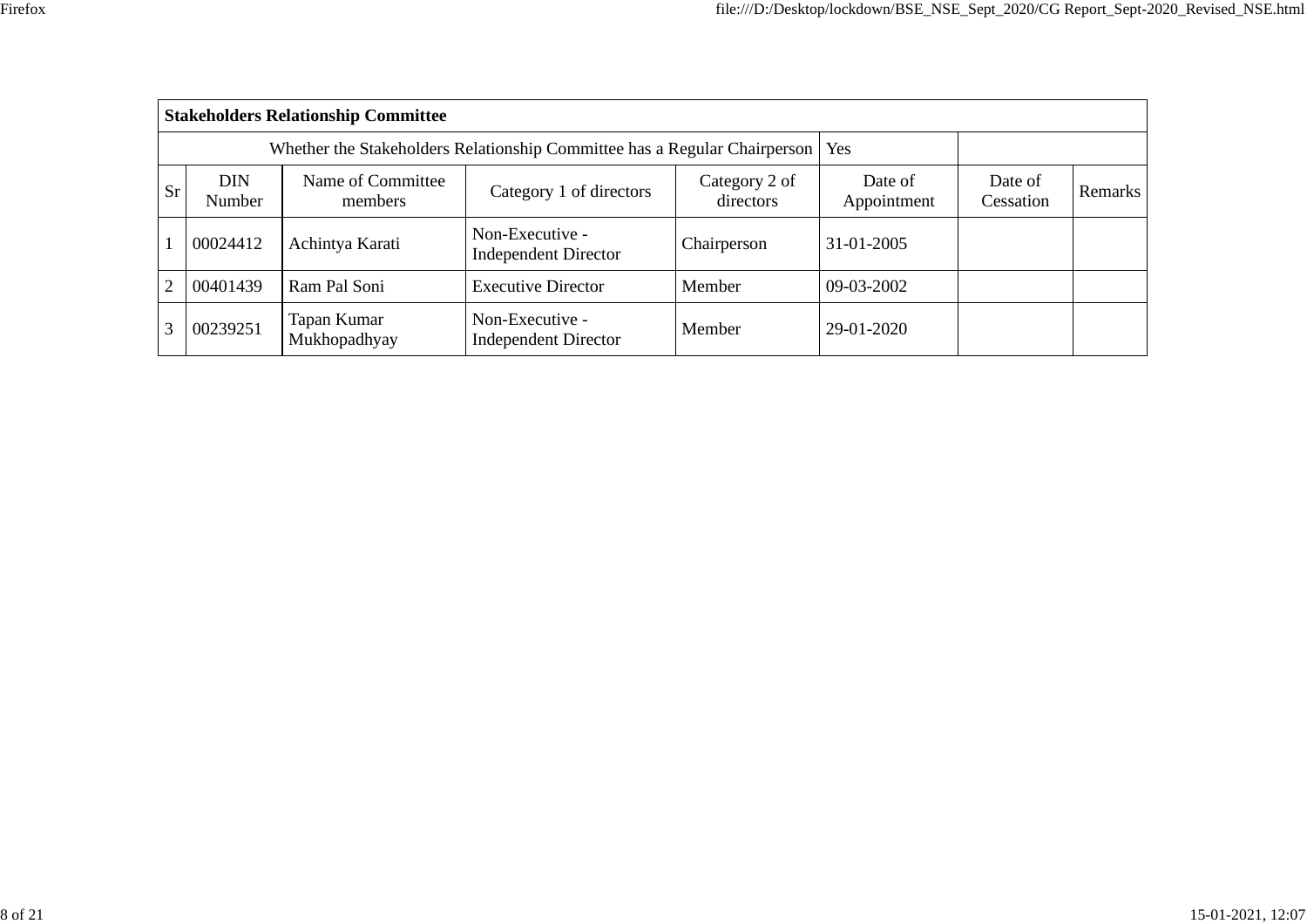|               | <b>Risk Management Committee</b> |                                                                 |                            |                            |                        |                      |                |  |  |  |
|---------------|----------------------------------|-----------------------------------------------------------------|----------------------------|----------------------------|------------------------|----------------------|----------------|--|--|--|
|               |                                  | Whether the Risk Management Committee has a Regular Chairperson |                            |                            |                        |                      |                |  |  |  |
| <sub>Sr</sub> | DIN<br>Number                    | Name of Committee<br>members                                    | Category 1 of<br>directors | Category 2 of<br>directors | Date of<br>Appointment | Date of<br>Cessation | <b>Remarks</b> |  |  |  |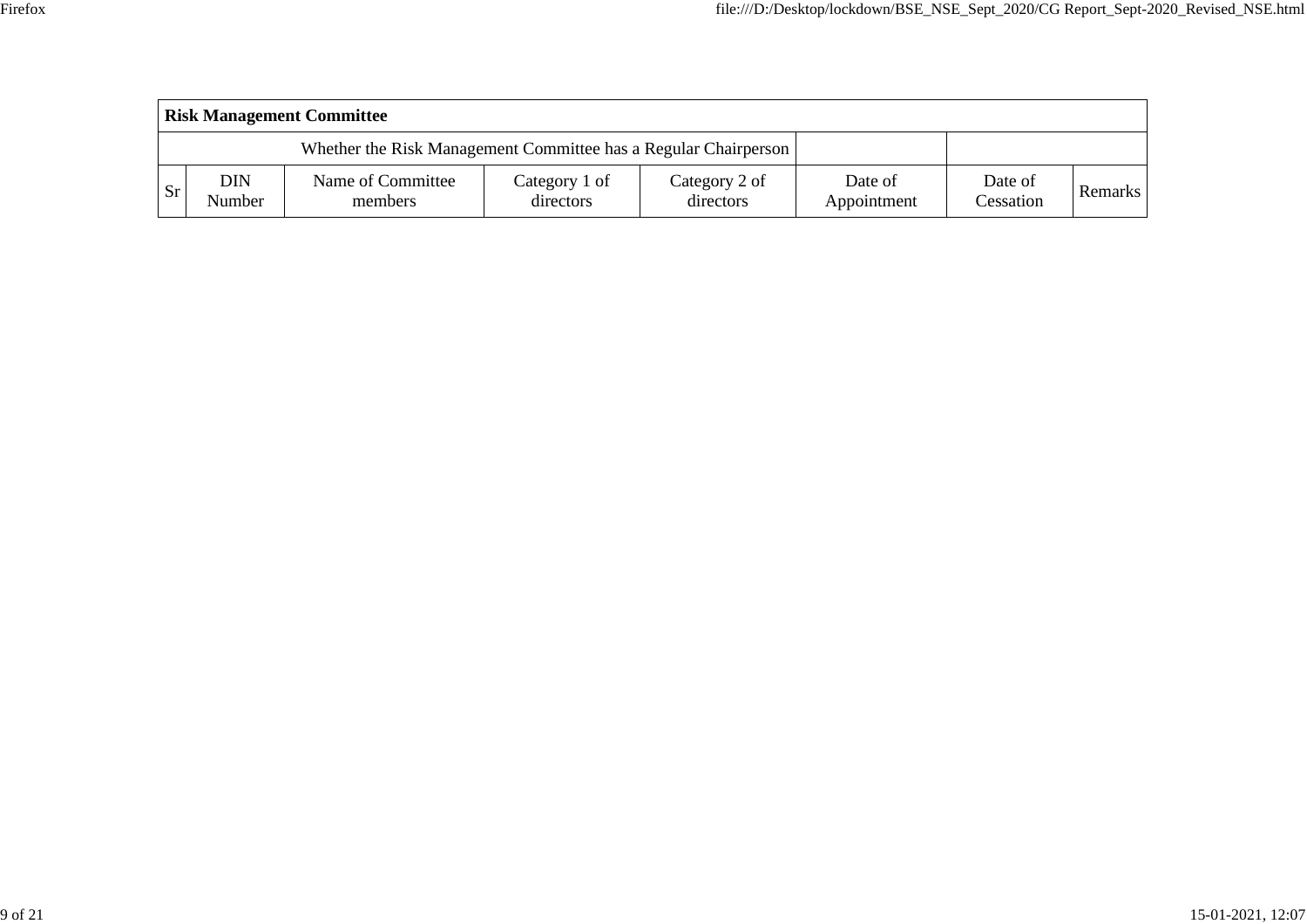|           |               | <b>Corporate Social Responsibility Committee</b> |                                                                                       |                        |                      |         |  |
|-----------|---------------|--------------------------------------------------|---------------------------------------------------------------------------------------|------------------------|----------------------|---------|--|
|           |               |                                                  | Whether the Corporate Social Responsibility Committee has a Regular Chairperson   Yes |                        |                      |         |  |
| <b>Sr</b> | DIN<br>Number | Name of Committee<br>members                     | Category 2 of<br>directors                                                            | Date of<br>Appointment | Date of<br>Cessation | Remarks |  |
|           | 00401439      | Ram Pal Soni                                     | <b>Executive Director</b>                                                             | Chairperson            | 30-04-2014           |         |  |
| 2         | 00401498      | Shri Niwas Modani                                | <b>Executive Director</b>                                                             | Member                 | 30-04-2014           |         |  |
|           | 00239251      | Tapan Kumar<br>Mukhopadhyay                      | Non-Executive -<br><b>Independent Director</b>                                        | Member                 | 29-01-2020           |         |  |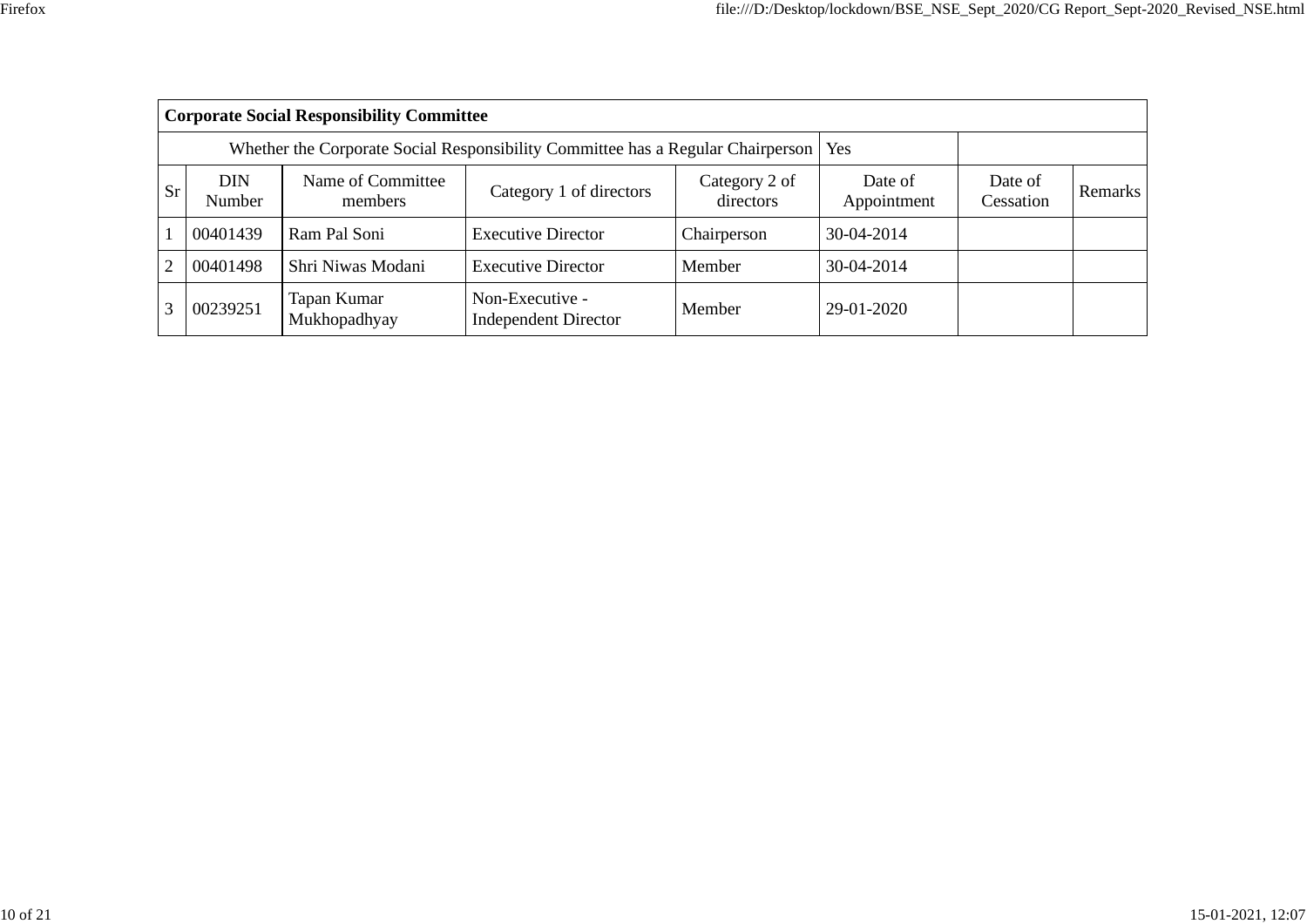| <b>Other Committee</b> |                                                                                                                                     |  |  |  |  |  |  |  |
|------------------------|-------------------------------------------------------------------------------------------------------------------------------------|--|--|--|--|--|--|--|
|                        | Sr   DIN Number   Name of Committee members   Name of other committee   Category 1 of directors   Category 2 of directors   Remarks |  |  |  |  |  |  |  |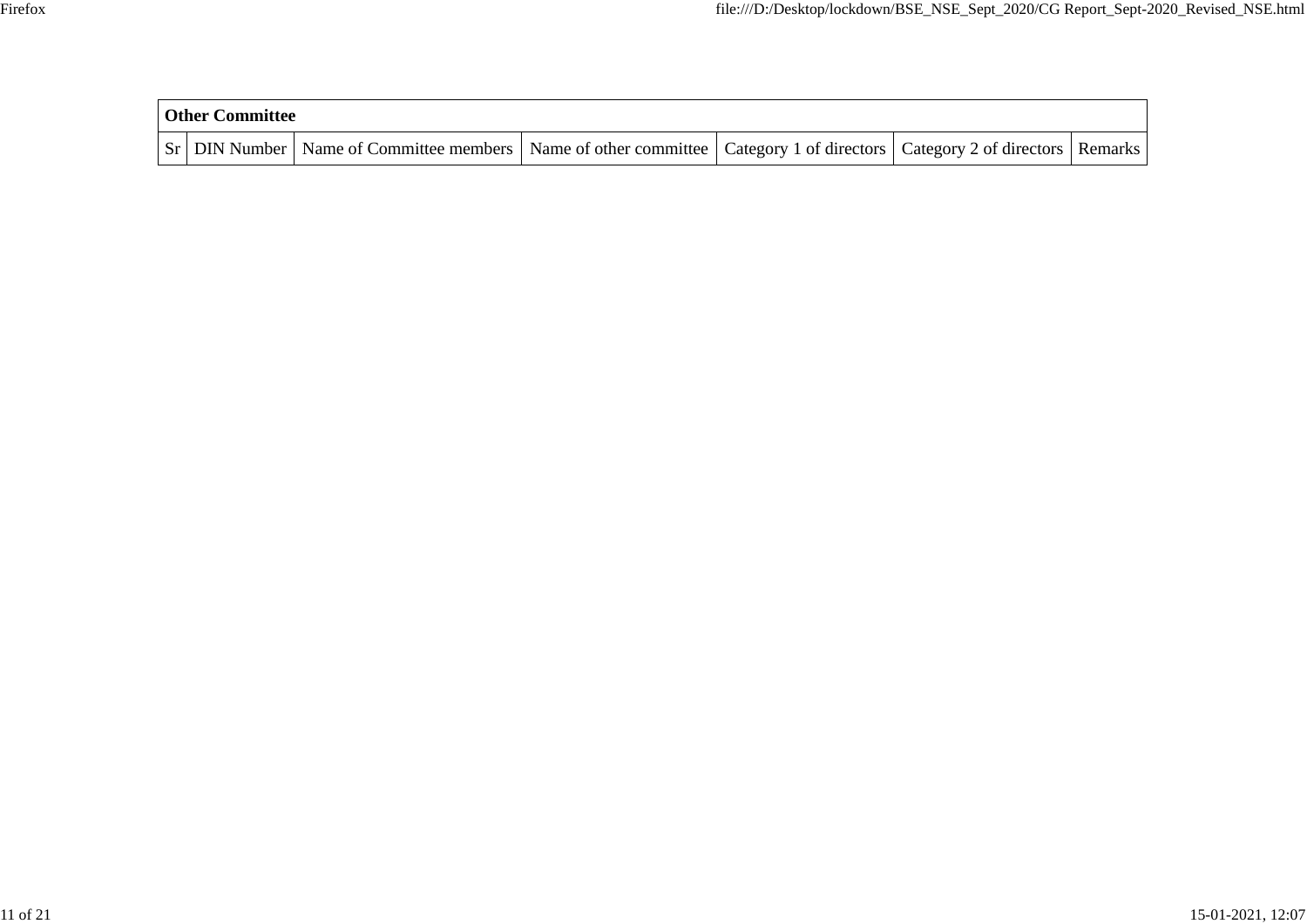|                | <b>Annexure 1</b>                                           |                                                            |                                                                      |                                    |                                                     |                                      |                                                           |  |  |  |
|----------------|-------------------------------------------------------------|------------------------------------------------------------|----------------------------------------------------------------------|------------------------------------|-----------------------------------------------------|--------------------------------------|-----------------------------------------------------------|--|--|--|
|                | <b>Annexure 1</b>                                           |                                                            |                                                                      |                                    |                                                     |                                      |                                                           |  |  |  |
|                | <b>III. Meeting of Board of Directors</b>                   |                                                            |                                                                      |                                    |                                                     |                                      |                                                           |  |  |  |
|                | Disclosure of notes on meeting of board of                  | directors explanatory                                      |                                                                      |                                    |                                                     |                                      |                                                           |  |  |  |
| <b>Sr</b>      | $Date(s)$ of meeting<br>(if any) in the<br>previous quarter | $Date(s)$ of<br>meeting (if any) in<br>the current quarter | Maximum gap<br>between any two<br>consecutive (in<br>number of days) | Notes for not<br>providing<br>Date | Whether<br>requirement of<br>Quorum met<br>(Yes/No) | Number of<br>Directors<br>$present*$ | No. of Independent<br>Directors attending<br>the meeting* |  |  |  |
|                | 24-06-2020                                                  |                                                            |                                                                      |                                    | Yes                                                 |                                      | $\overline{2}$                                            |  |  |  |
| $\overline{2}$ |                                                             | 14-09-2020                                                 | 81                                                                   |                                    | Yes                                                 | 6                                    | 3                                                         |  |  |  |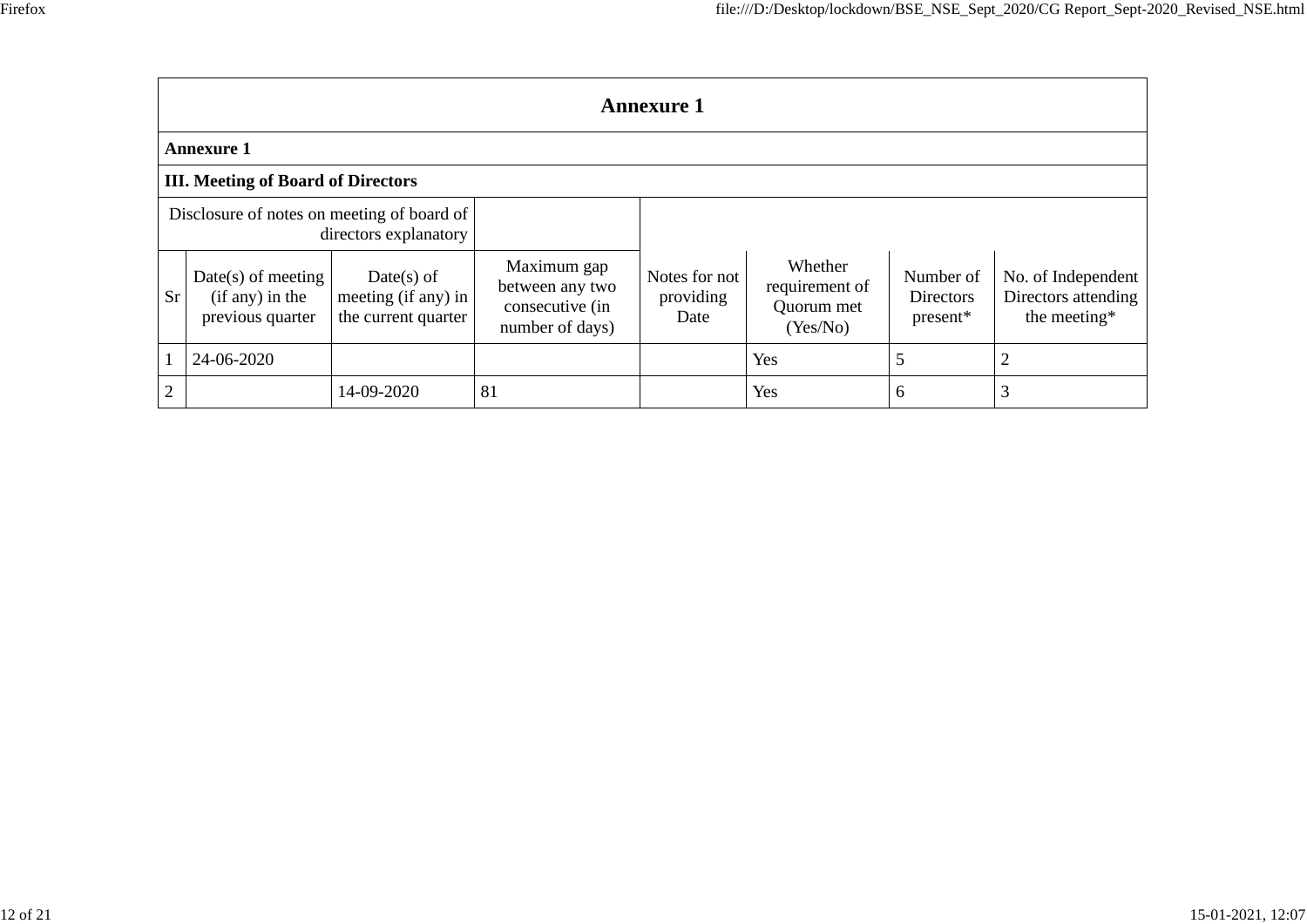|                | <b>Annexure 1</b>                                        |                                                                                                               |                                                                      |                               |                                       |                                                     |                                           |                                                                        |
|----------------|----------------------------------------------------------|---------------------------------------------------------------------------------------------------------------|----------------------------------------------------------------------|-------------------------------|---------------------------------------|-----------------------------------------------------|-------------------------------------------|------------------------------------------------------------------------|
|                | <b>IV. Meeting of Committees</b>                         |                                                                                                               |                                                                      |                               |                                       |                                                     |                                           |                                                                        |
|                | Disclosure of notes on meeting of committees explanatory |                                                                                                               |                                                                      |                               |                                       |                                                     |                                           |                                                                        |
| <b>Sr</b>      | Name of<br>Committee                                     | $Date(s)$ of meeting<br>(Enter dates of<br>Previous quarter and<br>Current quarter in<br>chronological order) | Maximum gap<br>between any two<br>consecutive (in<br>number of days) | Name of<br>other<br>committee | Reson for<br>not<br>providing<br>date | Whether<br>requirement of<br>Quorum met<br>(Yes/No) | Number of<br><b>Directors</b><br>present* | No. of<br>Independent<br><b>Directors</b><br>attending the<br>meeting* |
| $\mathbf{1}$   | Audit<br>Committee                                       | 24-06-2020                                                                                                    |                                                                      |                               |                                       | Yes                                                 | 3                                         | $\overline{2}$                                                         |
| $\sqrt{2}$     | Audit<br>Committee                                       | 14-09-2020                                                                                                    | 81                                                                   |                               |                                       | Yes                                                 | 3                                         | $\overline{2}$                                                         |
| 3              | <b>Stakeholders</b><br>Relationship<br>Committee         | 24-06-2020                                                                                                    |                                                                      |                               |                                       | Yes                                                 | 3                                         | $\overline{2}$                                                         |
| $\overline{4}$ | <b>Stakeholders</b><br>Relationship<br>Committee         | 14-09-2020                                                                                                    |                                                                      |                               |                                       | Yes                                                 | 3                                         | $\overline{2}$                                                         |
| 5              | Corporate Social<br>Responsibility<br>Committee          | 24-06-2020                                                                                                    |                                                                      |                               |                                       | Yes                                                 | 3                                         | 1                                                                      |
| 6              | Corporate Social<br>Responsibility<br>Committee          | 14-09-2020                                                                                                    |                                                                      |                               |                                       | Yes                                                 | 3                                         | -1                                                                     |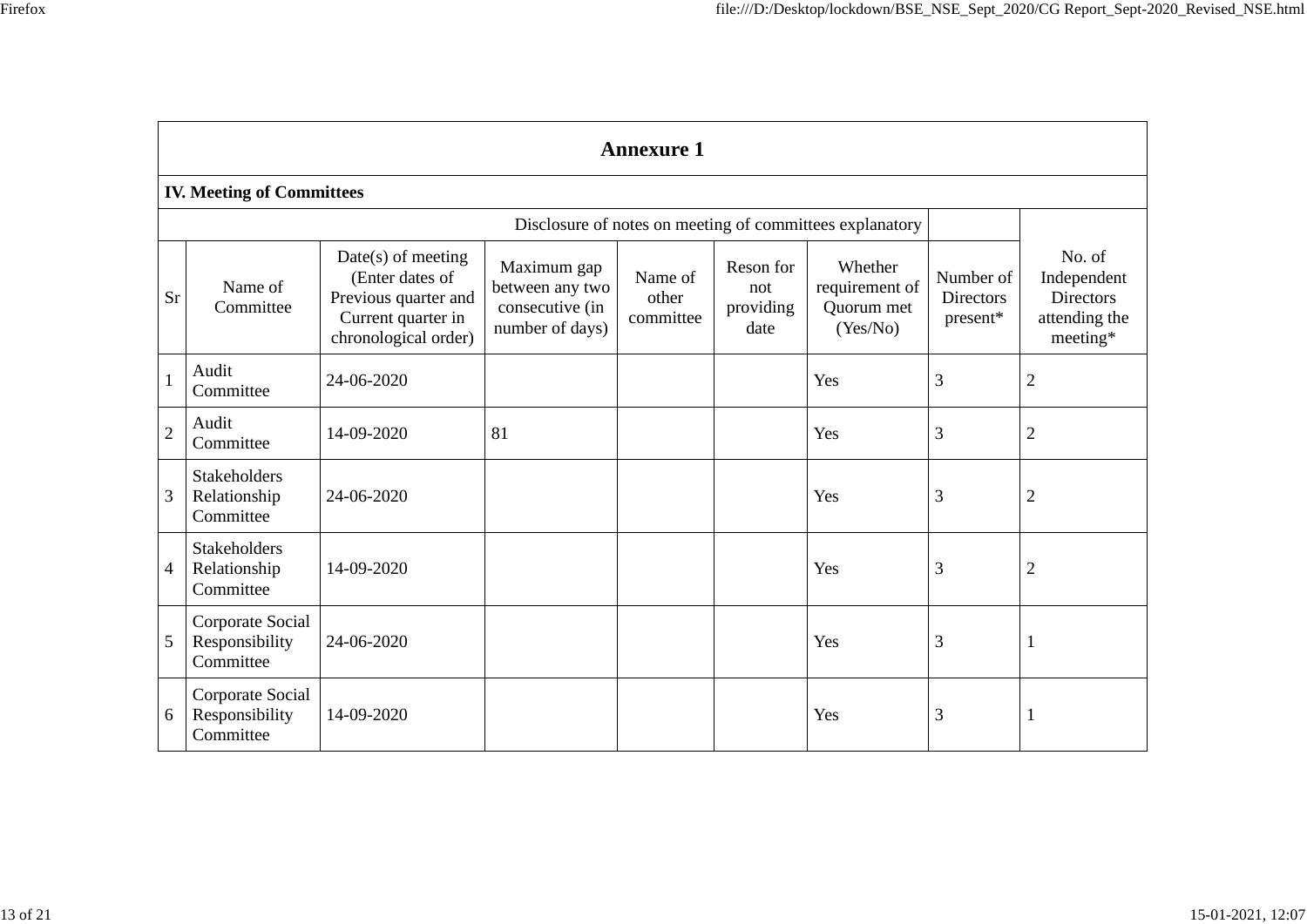|                                  | <b>Annexure 1</b>                           |                                                                                                               |                                                                      |                               |                                       |                                                     |                                           |                                                                          |
|----------------------------------|---------------------------------------------|---------------------------------------------------------------------------------------------------------------|----------------------------------------------------------------------|-------------------------------|---------------------------------------|-----------------------------------------------------|-------------------------------------------|--------------------------------------------------------------------------|
| <b>IV. Meeting of Committees</b> |                                             |                                                                                                               |                                                                      |                               |                                       |                                                     |                                           |                                                                          |
| <b>Sr</b>                        | Name of<br>Committee                        | $Date(s)$ of meeting<br>(Enter dates of<br>Previous quarter and<br>Current quarter in<br>chronological order) | Maximum gap<br>between any two<br>consecutive (in<br>number of days) | Name of<br>other<br>committee | Reson for<br>not<br>providing<br>date | Whether<br>requirement of<br>Quorum met<br>(Yes/No) | Number of<br><b>Directors</b><br>present* | No. of<br>Independent<br><b>Directors</b><br>attending the<br>$meeting*$ |
|                                  | Nomination and<br>remuneration<br>committee | 24-06-2020                                                                                                    |                                                                      |                               |                                       | Yes                                                 | $\overline{4}$                            | 3                                                                        |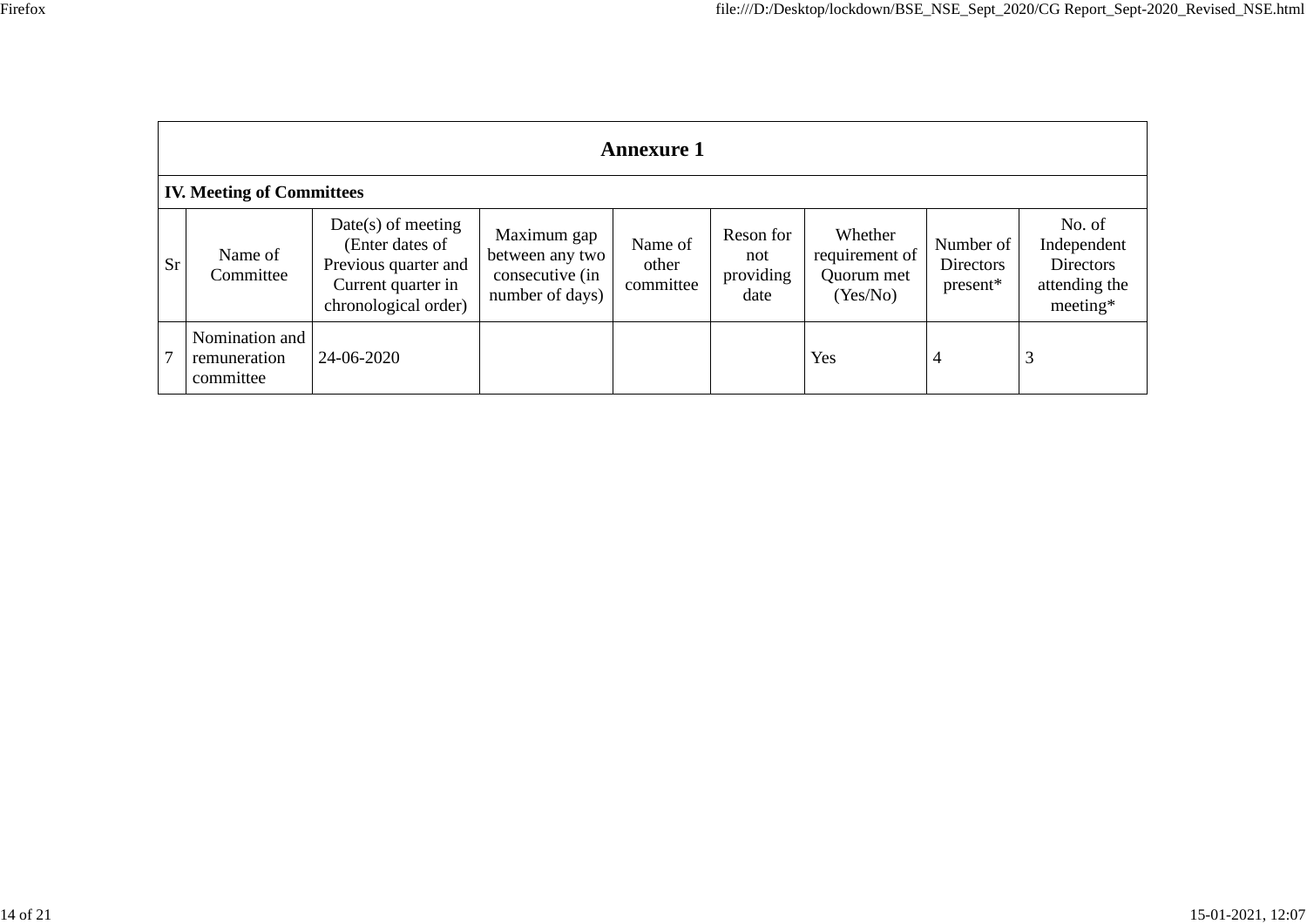|    | <b>Annexure 1</b>                                                                                         |                                  |                                                                    |  |  |  |  |
|----|-----------------------------------------------------------------------------------------------------------|----------------------------------|--------------------------------------------------------------------|--|--|--|--|
|    | <b>V. Related Party Transactions</b>                                                                      |                                  |                                                                    |  |  |  |  |
| Sr | Subject                                                                                                   | Compliance status<br>(Yes/No/NA) | If status is "No" details of non-<br>compliance may be given here. |  |  |  |  |
|    | Whether prior approval of audit committee obtained                                                        | Yes                              |                                                                    |  |  |  |  |
| 2  | Whether shareholder approval obtained for material RPT                                                    | <b>NA</b>                        |                                                                    |  |  |  |  |
| 3  | Whether details of RPT entered into pursuant to omnibus approval<br>have been reviewed by Audit Committee | Yes                              |                                                                    |  |  |  |  |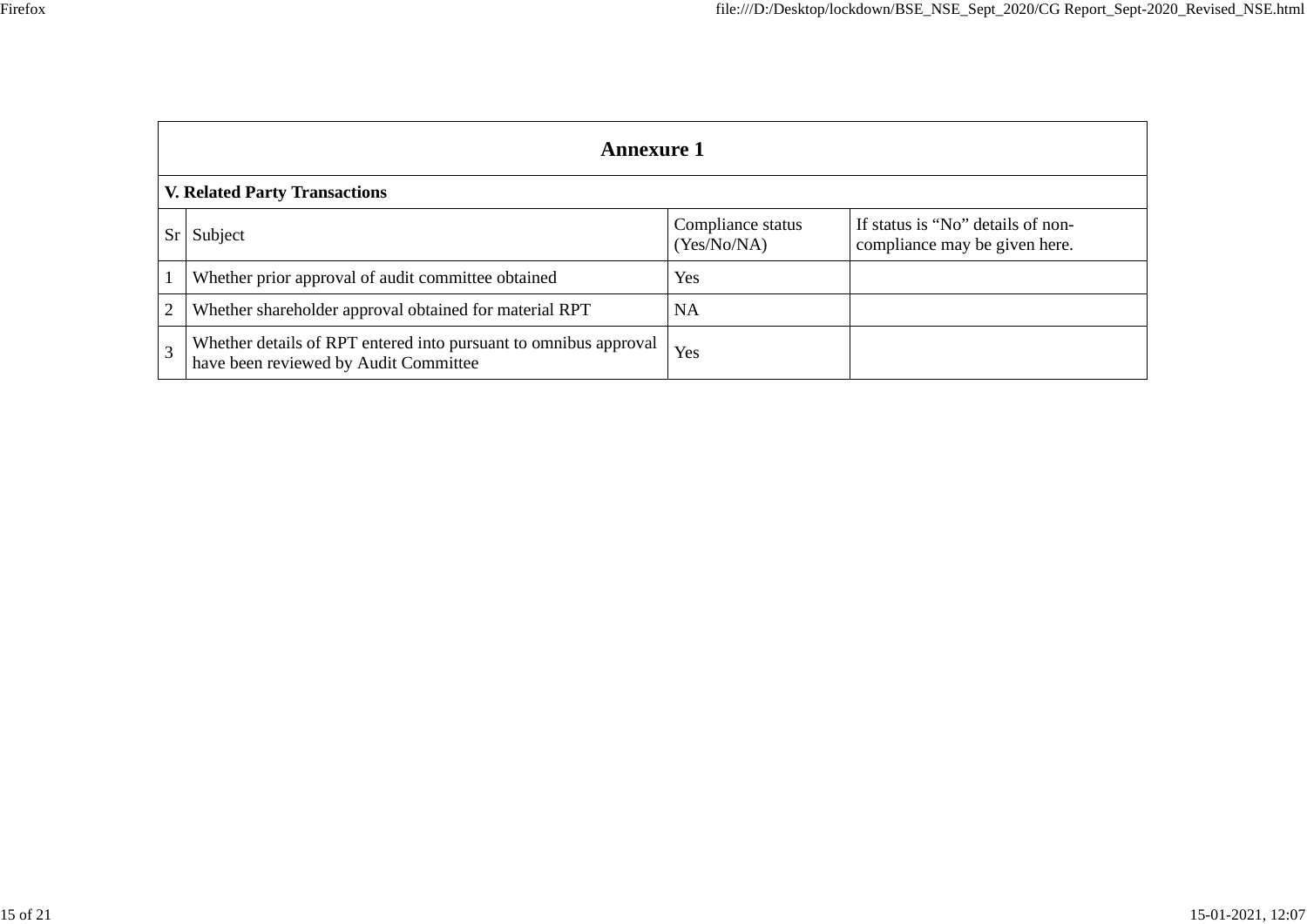|                | <b>Annexure 1</b>                                                                                                                                                                                               |                               |  |  |  |  |
|----------------|-----------------------------------------------------------------------------------------------------------------------------------------------------------------------------------------------------------------|-------------------------------|--|--|--|--|
|                | <b>VI. Affirmations</b>                                                                                                                                                                                         |                               |  |  |  |  |
|                | Sr Subject                                                                                                                                                                                                      | Compliance status<br>(Yes/No) |  |  |  |  |
|                | The composition of Board of Directors is in terms of SEBI (Listing obligations and disclosure requirements)<br>Regulations, 2015                                                                                | Yes                           |  |  |  |  |
| $\overline{2}$ | The composition of the following committees is in terms of SEBI(Listing obligations and disclosure<br>requirements) Regulations, 2015 a. Audit Committee                                                        | Yes                           |  |  |  |  |
| 3              | The composition of the following committees is in terms of SEBI(Listing obligations and disclosure<br>requirements) Regulations, 2015. b. Nomination & remuneration committee                                   | Yes                           |  |  |  |  |
| $\overline{4}$ | The composition of the following committees is in terms of SEBI(Listing obligations and disclosure<br>requirements) Regulations, 2015. c. Stakeholders relationship committee                                   | Yes                           |  |  |  |  |
| 5              | The composition of the following committees is in terms of SEBI(Listing obligations and disclosure<br>requirements) Regulations, 2015. d. Risk management committee (applicable to the top 500 listed entities) | <b>NA</b>                     |  |  |  |  |
| 6              | The committee members have been made aware of their powers, role and responsibilities as specified in SEBI<br>(Listing obligations and disclosure requirements) Regulations, 2015.                              | Yes                           |  |  |  |  |
| $\overline{7}$ | The meetings of the board of directors and the above committees have been conducted in the manner as specified<br>in SEBI (Listing obligations and disclosure requirements) Regulations, 2015.                  | Yes                           |  |  |  |  |
| 8              | This report and/or the report submitted in the previous quarter has been placed before Board of Directors.                                                                                                      | Yes                           |  |  |  |  |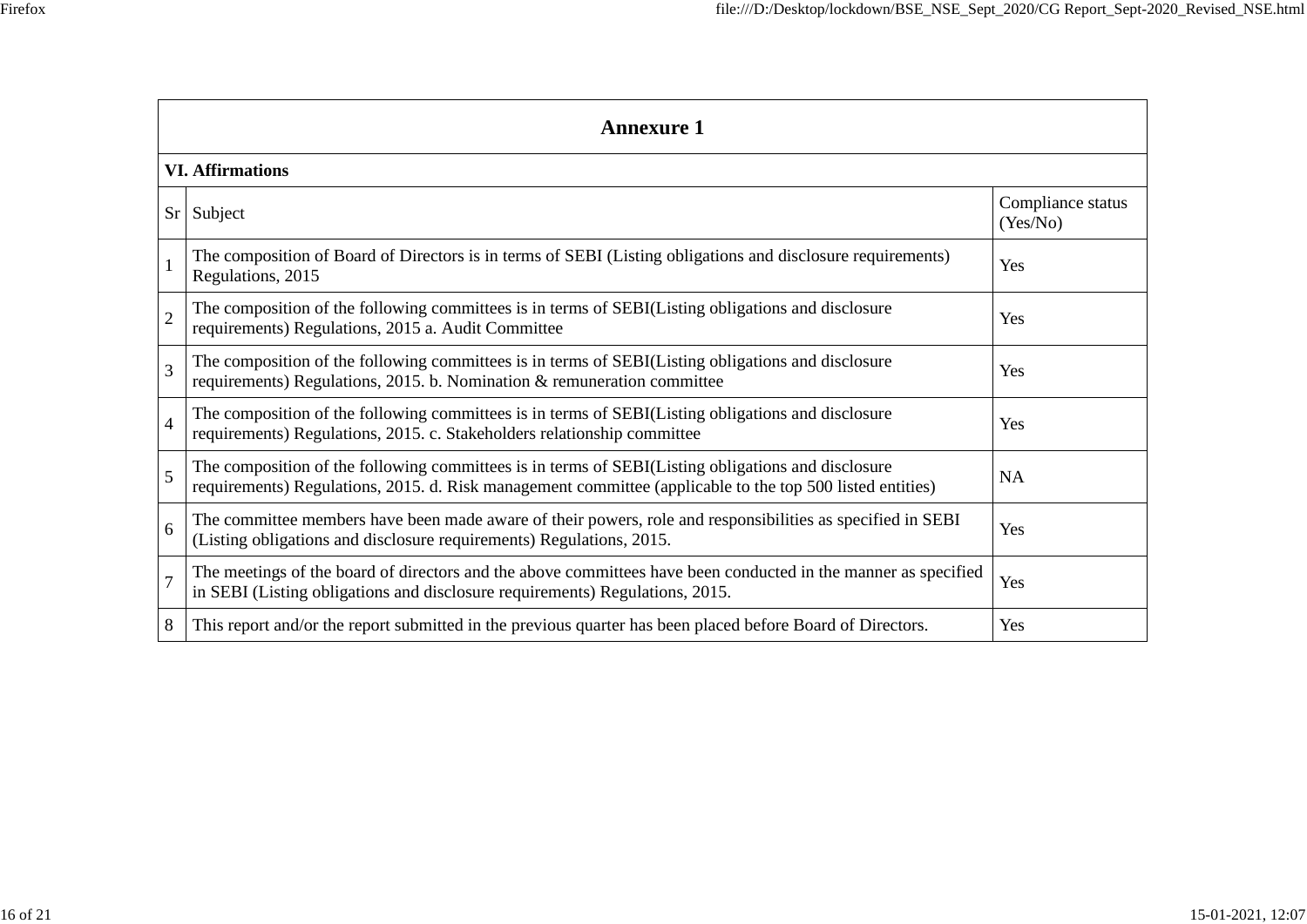| <b>Annexure 1</b> |                   |                                          |  |  |  |
|-------------------|-------------------|------------------------------------------|--|--|--|
| <b>Sr</b>         | Subject           | Compliance status                        |  |  |  |
|                   | Name of signatory | Anil Kumar Jain                          |  |  |  |
|                   | Designation       | Company Secretary and Compliance Officer |  |  |  |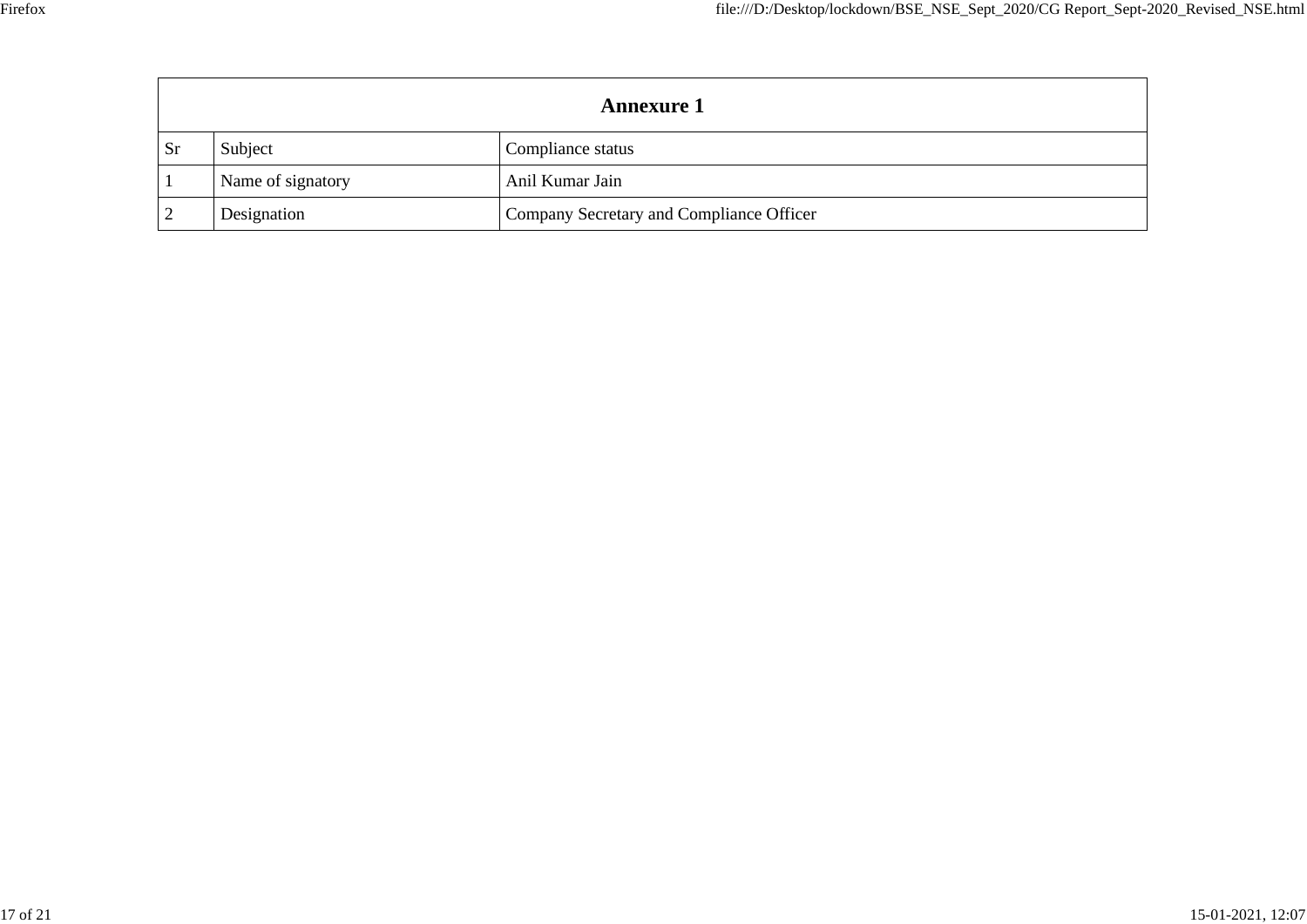|                | <b>Annexure III</b>                                                                                                                                                                     |                                              |                                     |                                                                                                                                                                                       |  |  |  |
|----------------|-----------------------------------------------------------------------------------------------------------------------------------------------------------------------------------------|----------------------------------------------|-------------------------------------|---------------------------------------------------------------------------------------------------------------------------------------------------------------------------------------|--|--|--|
|                | <b>III.</b> Affirmations                                                                                                                                                                |                                              |                                     |                                                                                                                                                                                       |  |  |  |
|                | Sr   Particulars                                                                                                                                                                        | Regulation<br>Number                         | Compliance<br>status<br>(Yes/No/NA) | If status is "No" details of non-compliance may<br>be given here.                                                                                                                     |  |  |  |
|                | Copy of the annual report including balance<br>sheet, profit and loss account, directors report,<br>corporate governance report, business<br>responsibility report displayed on website | 46(2)                                        | N <sub>0</sub>                      | Pursuant to the Order of MCA dated<br>03.09.2020, the MCA granted to the company<br>the extension of AGM for further 3 months<br>which was due to be held on 30th September,<br>2020. |  |  |  |
| $\overline{c}$ | Presence of Chairperson of Audit Committee at<br>the Annual General Meeting                                                                                                             | 18(1)(d)                                     | N <sub>o</sub>                      | Pursuant to the Order of MCA dated<br>03.09.2020, the MCA granted to the company<br>the extension of AGM for further 3 months<br>which was due to be held on 30th September,<br>2020. |  |  |  |
| 3              | Presence of Chairperson of the nomination and<br>remuneration committee at the annual general<br>meeting                                                                                | 19(3)                                        | $\rm No$                            | Pursuant to the Order of MCA dated<br>03.09.2020, the MCA granted to the company<br>the extension of AGM for further 3 months<br>which was due to be held on 30th September,<br>2020. |  |  |  |
| 4              | Presence of Chairperson of the Stakeholder<br>Relationship committee at the annual general<br>meeting                                                                                   | 20(3)                                        | N <sub>0</sub>                      | Pursuant to the Order of MCA dated<br>03.09.2020, the MCA granted to the company<br>the extension of AGM for further 3 months<br>which was due to be held on 30th September,<br>2020. |  |  |  |
| 5              | Whether "Corporate Governance Report"<br>disclosed in Annual Report                                                                                                                     | $34(3)$ read with<br>para C of<br>Schedule V | Yes                                 |                                                                                                                                                                                       |  |  |  |
|                | Any other information to be provided                                                                                                                                                    |                                              |                                     |                                                                                                                                                                                       |  |  |  |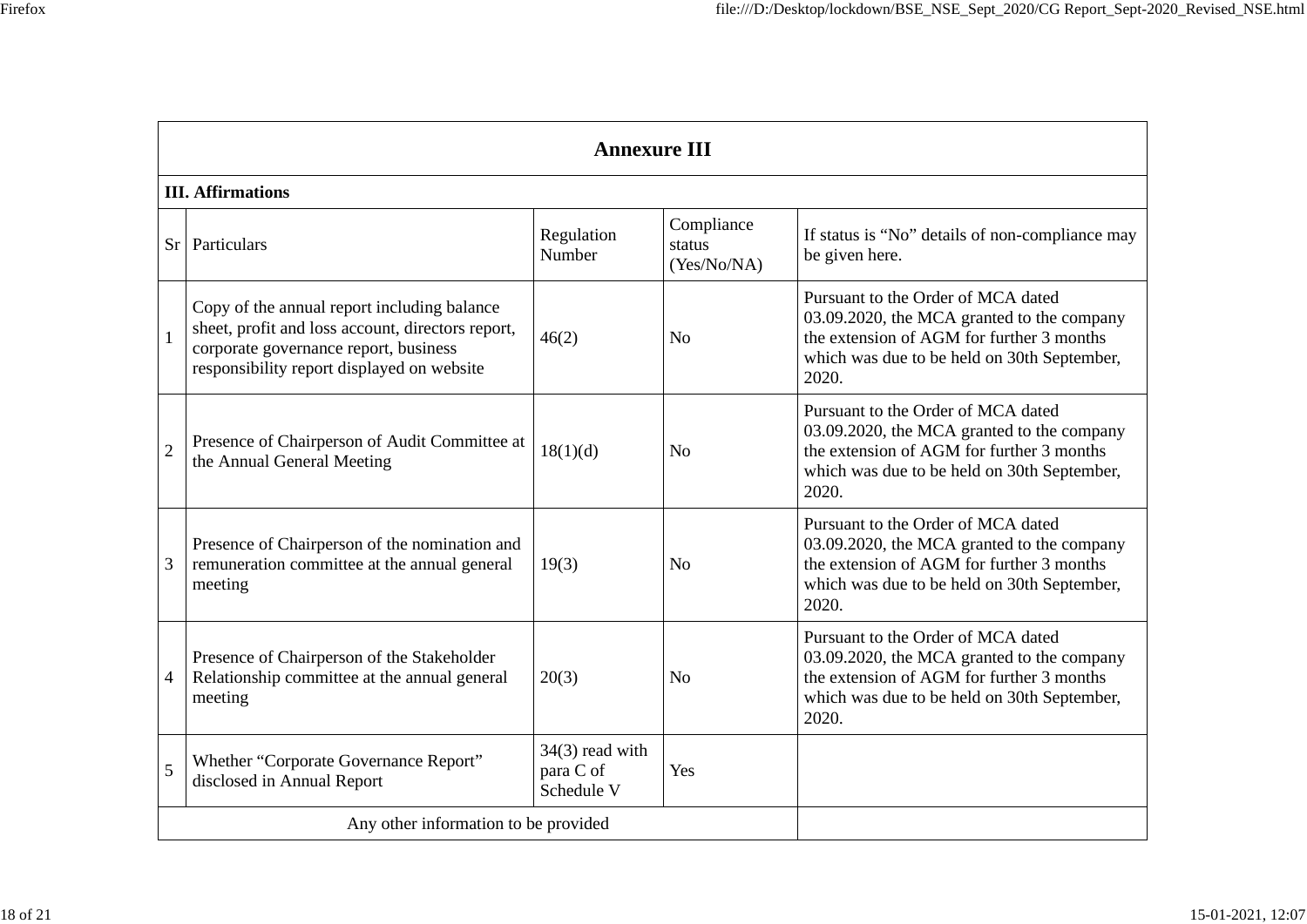| <b>Annexure III</b> |                   |                                          |  |  |  |
|---------------------|-------------------|------------------------------------------|--|--|--|
|                     | Name of signatory | Anil Kumar Jain                          |  |  |  |
|                     | Designation       | Company Secretary and Compliance Officer |  |  |  |